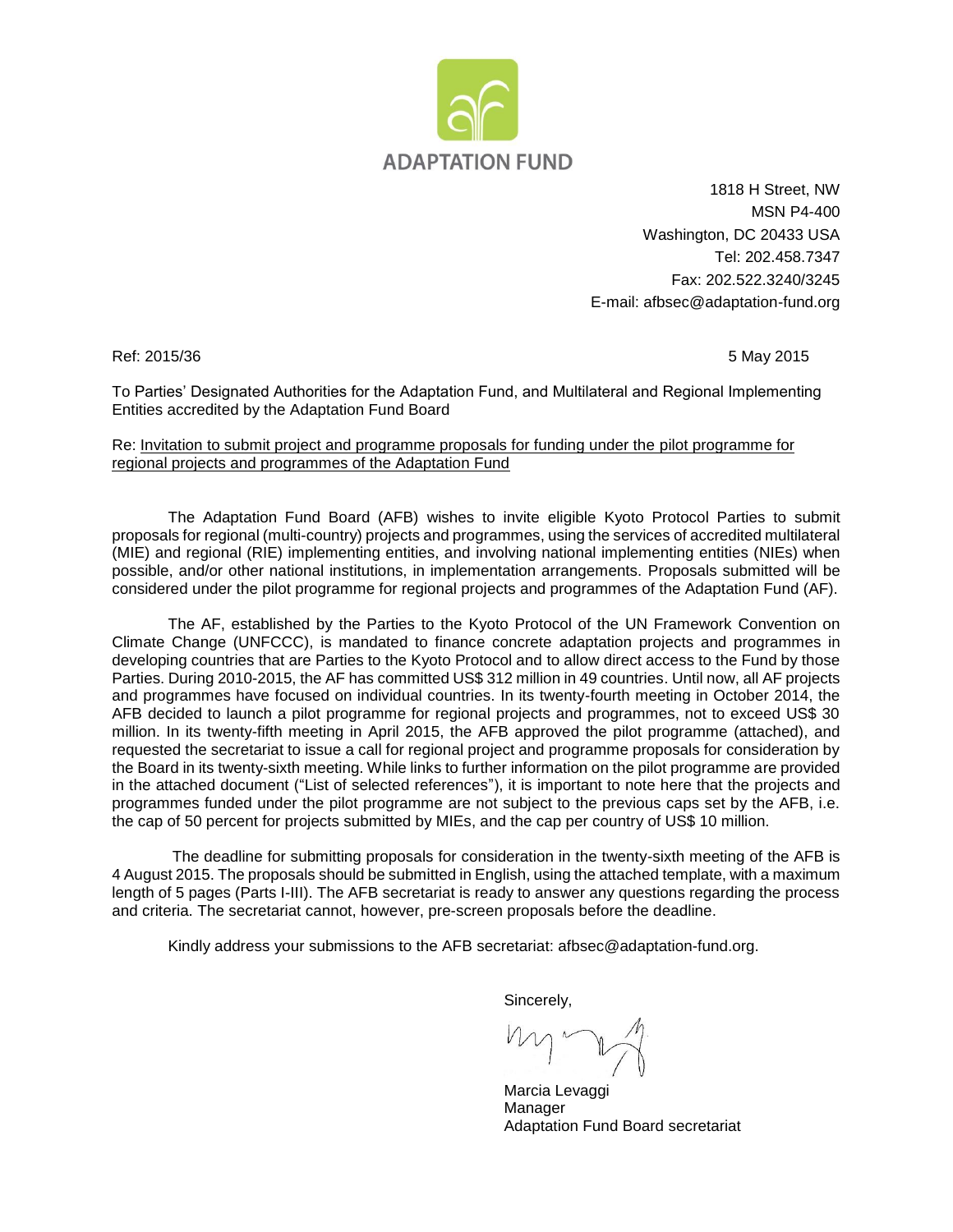Annex I to *Invitation to submit project and programme proposals for funding under the pilot programme for regional projects and programmes of the Adaptation Fund*

| List of selected references                          |                                                                                                     |
|------------------------------------------------------|-----------------------------------------------------------------------------------------------------|
| Definition of regional projects and programmes       | AFB/B.25/6/Rev.2, para. 21                                                                          |
| Goal of the pilot programme                          | AFB/B.25/6/Rev.2, para. 22                                                                          |
| The proposal process                                 | $OPG1$ .<br>OPG Annex 3, para. 28-35, and<br>AFB/B.25/6/Rev.2, para. 23-24                          |
| Thematic focal areas                                 | AFB/B.25/6/Rev.2, para. 25-26                                                                       |
| Funding windows structure                            | AFB/B.25/6/Rev.2, para. 27-28                                                                       |
| Maximum level for administration costs               | AFB/B.25/6/Rev.2, para. 30                                                                          |
| Review criteria for regional projects and programmes | OPG,<br>OPG Annex 3,<br>ESP guidance document,<br>OPG Annex 4, and<br>AFB/B.25/6/Rev.2, para. 31-32 |
| Learning; cooperating with NIEs                      | OPG Annex 4 (Part II G)<br>AFB/B.25/6/Rev.2, para. 33-35                                            |
| Timeline for submissions                             | AFB/B.25/6/Rev.2, para. 36 <sup>2</sup>                                                             |

<sup>1</sup> Operational Policies and Guidelines for Parties to Access Resources from the Adaptation Fund (amended in October 2014), available at [https://www.adaptation-fund.org/policies\\_guidelines](https://www.adaptation-fund.org/policies_guidelines)

<sup>&</sup>lt;sup>2</sup> The deadline for submissions to be considered by the Board in its twenty-sixth meeting, is 4 August 2015. The subsequent submission deadlines will be recorded in the meeting reports of the Board and on the AF website.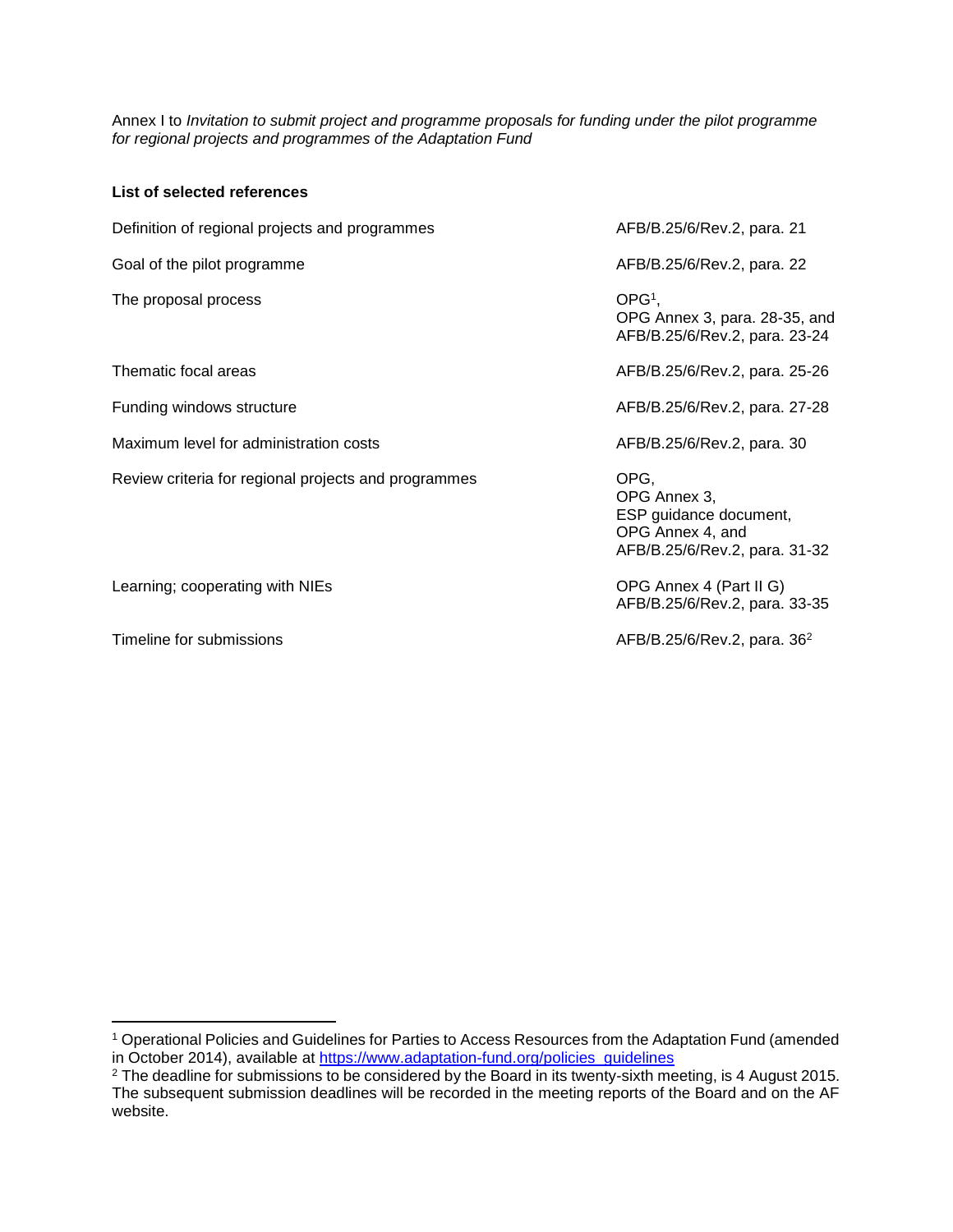Annex II to *Invitation to submit project and programme proposals for funding under the pilot programme for regional projects and programmes of the Adaptation Fund*



# **PILOT PROGRAMME ON REGIONAL PROJECTS/PROGRAMMES**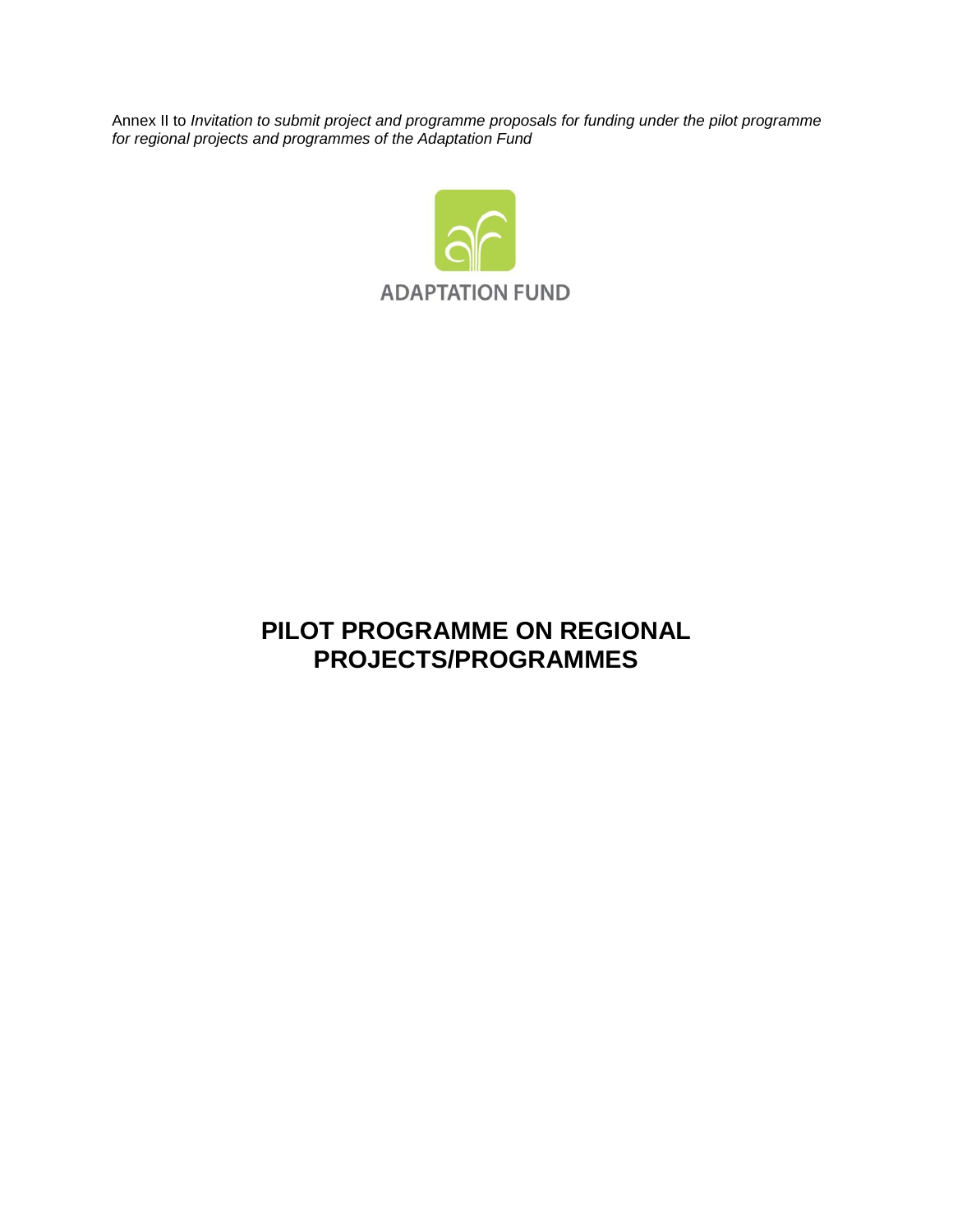#### **Introduction**

1. This document presents the Adaptation Fund Pilot Programme for Regional Projects and Programmes, adopted by the Adaptation Fund Board (the Board) in its twenty-fifth meeting on 8- 9 April 2015. The background and rationale of the programme is more fully explained in the document AFB/B.25/6/Rev.2, available at the Adaptation Fund website under Meeting Documents.

- 2. In its twenty-fifth meeting, the Board decided to:
	- *(a) Approve the pilot programme on regional projects and programmes, as contained in document AFB/B.25/6/Rev.2;*
	- *(b) Set a cap of US\$ 30 million for the programme;*
	- *(c) Request the secretariat to issue a call for regional project and programme proposals for consideration by the Board in its twenty-sixth meeting; and*
	- *(d) Request the secretariat to continue discussions with the Climate Technology Center and Network (CTCN) towards operationalizing, during the implementation of the pilot programme on regional projects and programmes, the Synergy Option 2 on knowledge management proposed by CTCN and included in Annex III of the document AFB/B.25/6/Rev.2.*

*(Decision B.25/28)*

#### **The programme**

*Definition of regional projects and programmes*

3. The definition for regional projects and programmes is as follows:

"*Regional projects and programmes in the context of the Adaptation Fund are understood to be such projects and programmes that are implemented by Multilateral and Regional Implementing Entities in two or more countries in the same United Nations region, or adjacent regions, particularly countries that share a common border and/or similar adaptation challenges in the sector or sectors that the proposed project or programme targets.*"

#### *Goal of the pilot programme*

4. The overall goal of the pilot programme is to pilot different regional approaches to implementing concrete climate change adaptation projects in vulnerable developing countries, and to compile lessons learned. Such lessons learned inform the Board's later decisions on whether to make such a modality a more regular part of Adaptation Fund operations.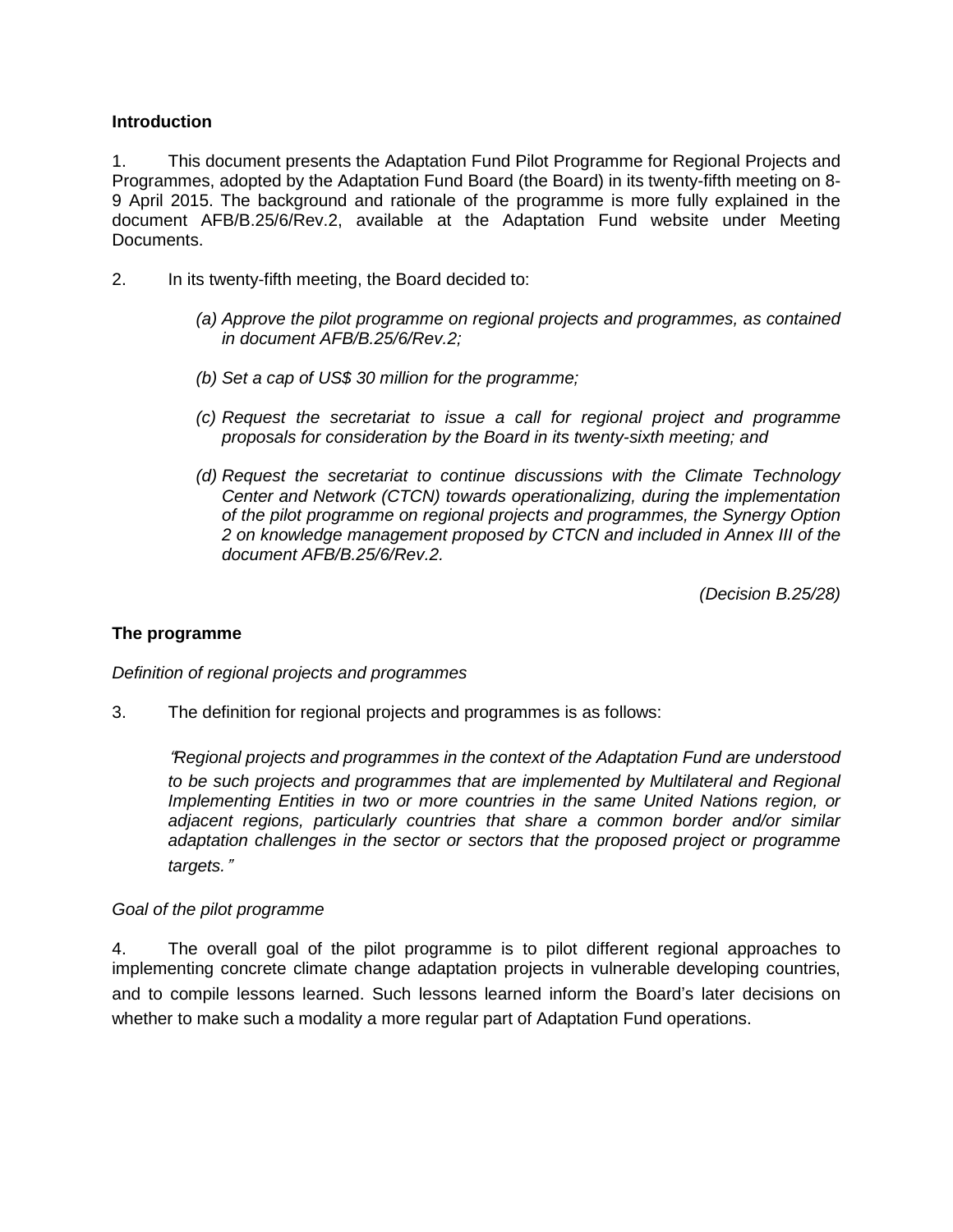#### *The proposal process*

5. To enable oversight and support by the Board to the development of regional project ideas, the pilot programme follows a three-step project preparation process, consisting of an optional pre-concept stage, followed by a concept stage and a fully-developed project/programme document stage. The optional pre-concept stage is a completely new feature of the pilot programme that enables early funding decisions deemed critical by implementing entities. The concept and fully-developed proposal stages largely correspond to those in the regular project cycle, with certain additional features. Also the proposal submission timelines with respect to Board meetings or intersessional review cycles are similar to those of regular projects and programmes.

6. The Board opens a structured call for MIEs and RIEs to submit pre-concepts for regional projects and programmes. The optional pre-concepts are very brief proposals of maximum 5 pages that explain the proposed regional adaptation project/programme. The pre-concepts are screened and technically reviewed by the secretariat, and subsequently reviewed by the PPRC. Together with the pre-concept, the proponent can submit a Phase I PFG request, up to the maximum level of US\$ 20,000. While endorsing the pre-concept, the Board can also approve the Phase I PFG request. The endorsement of the pre-concept does not create an obligation for the Board for later funding. As the next step, the proponent submits a concept, and with it the proponent can submit a Phase II PFG request. The maximum level of the Phase II PFG is US\$ 80,000 for proposals that had been previously granted Phase I PFG, and US\$ 100,000 for proposals that bypassed the optional pre-concept stage. While endorsing the concept, the Board can also approve the Phase II PFG request. The endorsement of the concept does not create an obligation for the Board for later funding, as it is the case for national projects, too. The final stage of the proposal process is the submission of the fully-developed regional project document.

#### *Thematic focal areas*

7. The pilot programme for regional projects and programmes has the following thematic focal areas, in which proposals are welcome:

- (a) Food security;
- (b) Disaster risk reduction and early warning systems; and
- (c) Transboundary water management.

8. In addition to the three specified thematic focal areas, as a cross-cutting fourth theme the pilot programme seeks to support activities that represent innovation in adaptation finance towards transformational impact. The programme encourages MIEs and RIEs to develop innovative solutions to climate change adaptation, including new approaches, technologies and mechanisms. It is required that the proposal describe the innovation aspects of the project/programme.

### *Funding windows structure*

9. The pilot programme has the following indicative structure, to allow for a diversified approach in terms of project/programme sizes:

(a) One project/programme up to US\$ 14 million;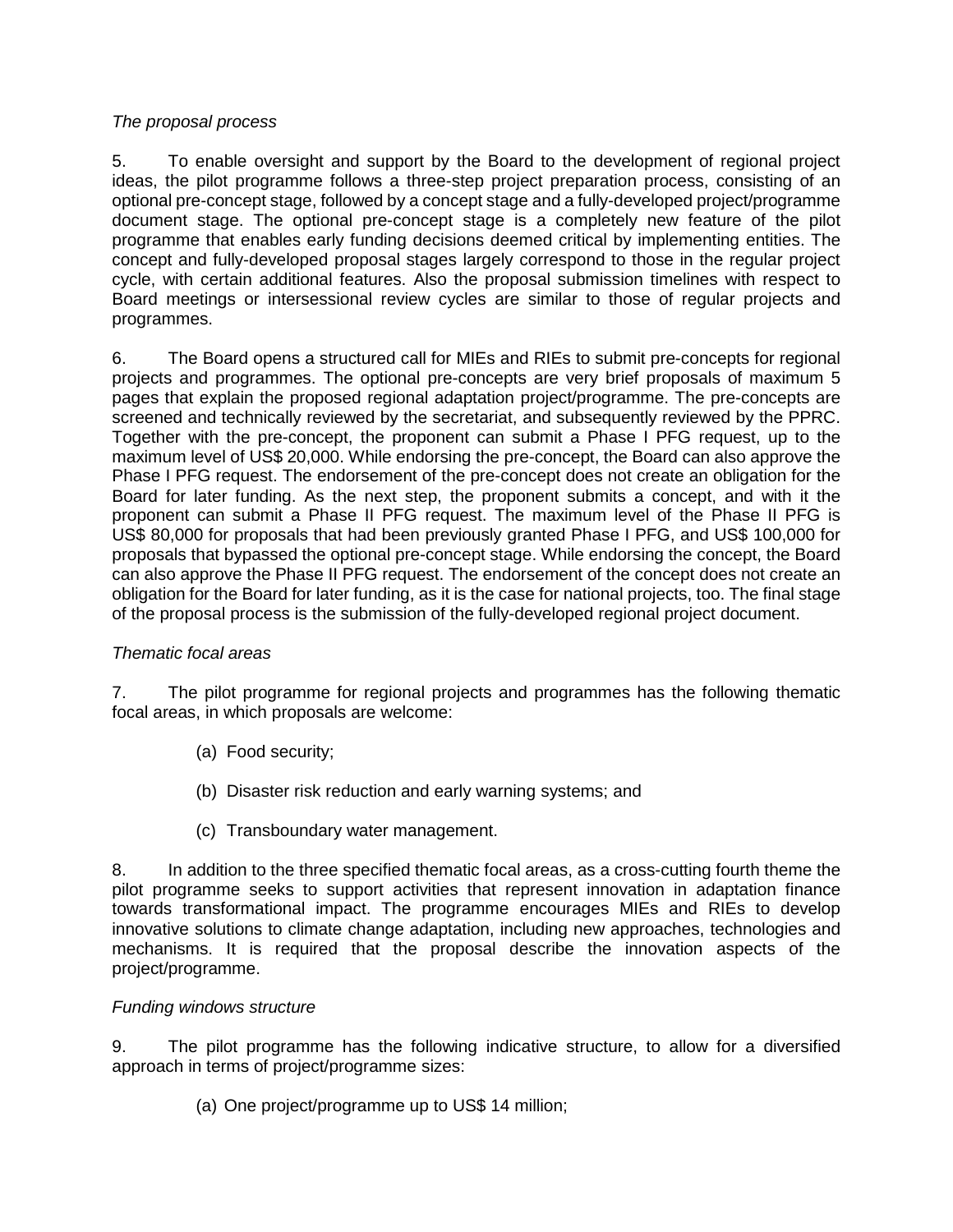- (b) Three projects/programmes up to US\$ 5 million; and
- (c) A number of project formulation grants, with a total value of up to US\$ 1 million.

10. The pilot programme can provide project formulation grants up to 10 different project/programme ideas (10 x US\$ 100,000 = US\$ 1,000,000). While this may create an excess of project proposals compared to the available funds under the pilot programme, it also fosters positive competition among proponents, supports building of capacities in countries during the proposal development process, and yields in project ideas that can be funded outside of the pilot programme.

11. As defined by decision B.24/30 (b), the pilot programme on regional projects and programmes is outside of the consideration of the 50 per cent cap on multilateral implementing entities (MIEs) and the country cap.

12. In the pilot programme, regional project proposals and project formulation grant requests are allowed a higher and more flexible maximum level for administration costs, to help ensure regional cooperation. The maximum level for the implementing entity management fee (for regular projects capped at 8.5 per cent of the total project cost) and execution costs (for regular projects capped at 9.5 per cent of the total project cost) together is maximum 20 per cent of the total project cost. As with single-country projects, proposals for regional projects/programmes need to provide budgets for these two categories.

#### *Review criteria for regional projects and programmes*

13. In reviewing regional project concepts and fully-developed proposals, the review criteria of single-country projects apply *mutatis mutandis*, with the scope of consideration expanded from the local and national level to the regional level, and taking into account the proposal above on administrative costs. In addition, a few specific review criteria are applied:

> (a) The regular criterion for single-country projects: *Does the project / programme support concrete adaptation actions to assist the country in addressing the adverse effects of climate change and build in climate change resilience?*

The criterion for regional projects and programmes: *Does the regional project / programme support concrete adaptation actions to assist the participating countries in addressing the adverse effects of climate change and build in climate resilience, and do so providing added value through the regional approach, compared to implementing similar activities in each country individually*?

(b) The regular criterion for single-country projects: *Is the project / programme cost-effective?*

The criterion for regional projects and programmes: *Is the project / programme cost-effective and does the regional approach support cost-effectiveness?*

(c) The regular criterion for single-country projects: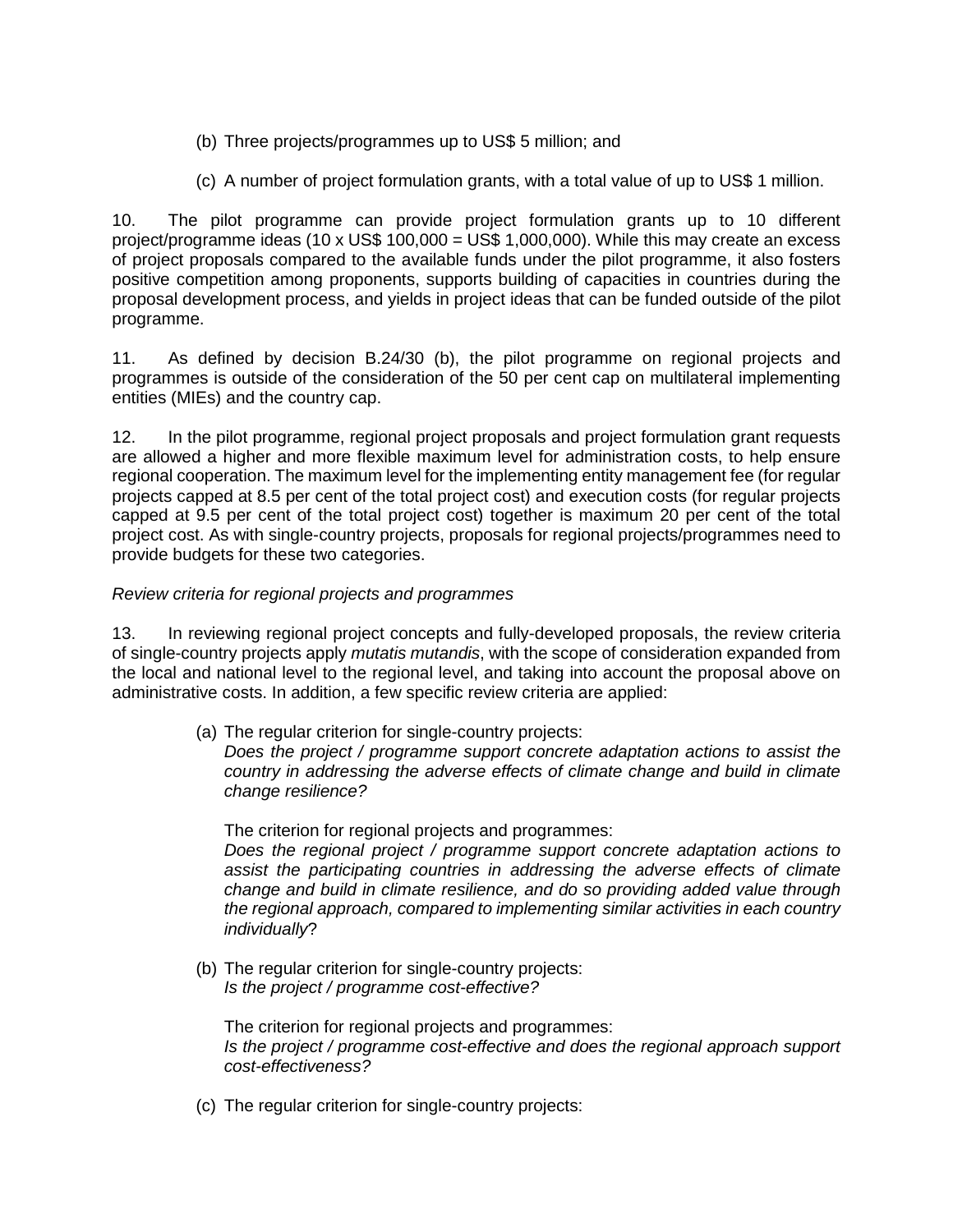#### *Is there adequate arrangement for project management?*

The criterion for regional projects and programmes: *Is there adequate arrangement for project / programme management at the regional and national level, including coordination arrangements within countries and among them? Has the potential to partner with national institutions, and when possible, national implementing entities (NIEs), been considered, and included in the management arrangements?*

(d) A criterion for regional projects and programmes (entirely new criterion): *Does the project promote new and innovative solutions to climate change adaptation, such as new approaches, technologies and mechanisms?*

14. Pre-concepts are reviewed according to the same broad areas of criteria as concepts but the expected level of detail in their information is not as high, also taking into account the fivepage limit. The process of review of pre-concepts is similar to concepts and fully-developed project documents.

#### *Learning in the pilot programme for regional projects and programmes*

15. It is expected that results from the pilot programme will inform later Board decisions on whether to make such modality a more regular part of Adaptation Fund operations. Learning in the programme at the Fund level is facilitated through the same mechanisms that are available for single-country projects, i.e. reporting through regular project reports (annual project performance reports, mid-term reviews, and final evaluations) and compiled at the Fund level as the annual performance report, and portfolio monitoring missions conducted by the secretariat for a strategic sample of the projects approved by the Board. At the project level, the regular requirement for a knowledge management component applies.

16. To facilitate learning in the context of regional projects and programmes, involving NIEs when possible, and/or other national institutions, in implementation arrangements is strongly encouraged. This is also reflected in the review criterion on management arrangements.

17. To facilitate building synergies with other institutions under the UNFCCC supporting regional activities in climate change adaptation, such as the CTCN, the pilot programme should seek to build specific content links between web-based knowledge management systems.

#### *Timeline of pre-concept submissions*

18. Multilateral and regional implementing entities are invited to submit their pre-concepts, concepts and fully-developed proposals for regional projects and programmes following the same deadlines as regular projects and programmes. Therefore, the PPRC and the Board can consider the first pre-concepts of regional projects and programmes in their seventeenth and twenty-sixth meetings, respectively.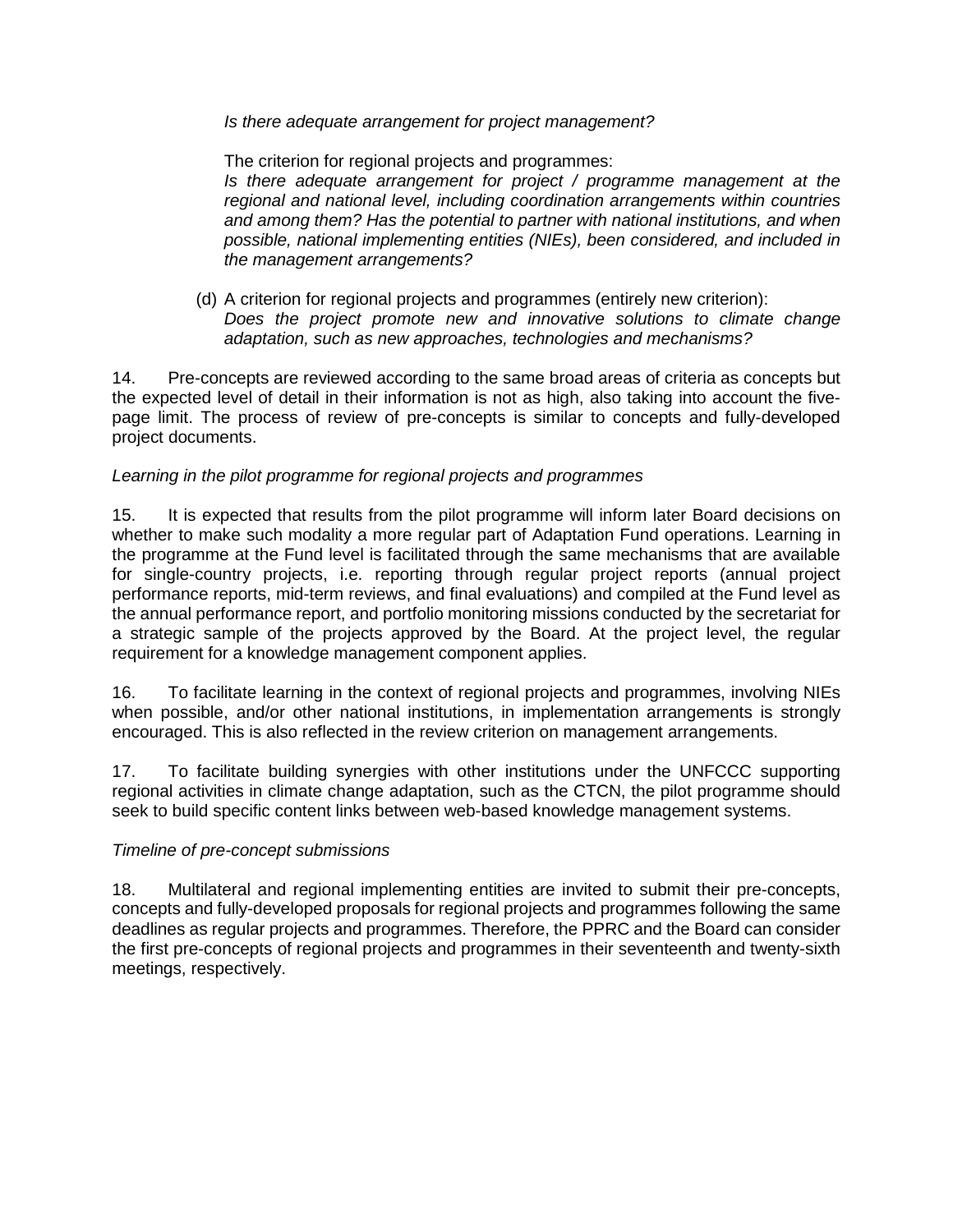

## **PRE-CONCEPT FOR A REGIONAL PROJECT/PROGRAMME**

## **PART I: PROJECT/PROGRAMME INFORMATION**

Title of Project/Programme: Countries: Thematic Focal Area<sup>1</sup> Type of Implementing Entity: Implementing Entity: Executing Entities: Amount of Financing Requested: (in U.S Dollars Equivalent)

Choose an item.

## **Project / Programme Background and Context:**

*(Provide brief information on the problem the proposed project/programme is aiming to solve, including both the regional and the country perspective. )*

## **Project / Programme Objectives:**

*(List the main objectives of the project/programme.)*

## **Project / Programme Components and Financing:**

*(Fill in the table presenting the relationships among project components, outcomes, outputs and countries in which activities would be executed, and the corresponding budgets.)*

| <b>Project/Programme</b><br><b>Components</b>                                    | <b>Expected</b><br><b>Outcomes</b> | <b>Expected Outputs</b> | <b>Countries</b> | <b>Amount (US\$)</b> |
|----------------------------------------------------------------------------------|------------------------------------|-------------------------|------------------|----------------------|
|                                                                                  |                                    |                         |                  |                      |
| 2.                                                                               |                                    |                         |                  |                      |
| 3.                                                                               |                                    |                         |                  |                      |
| 4.                                                                               |                                    |                         |                  |                      |
| 5.                                                                               |                                    |                         |                  |                      |
| 6. Project/Programme Execution cost                                              |                                    |                         |                  |                      |
| 7. Total Project/Programme Cost                                                  |                                    |                         |                  |                      |
| 8. Project/Programme Cycle Management Fee charged by the Implementing Entity (if |                                    |                         |                  |                      |
| applicable)                                                                      |                                    |                         |                  |                      |
| <b>Amount of Financing Requested</b>                                             |                                    |                         |                  |                      |

**Project Duration:** *(In years and months)*

<sup>&</sup>lt;sup>1</sup> Thematic areas are: Food security; Disaster risk reduction and early warning systems; Transboundary water management; Innovation in adaptation finance.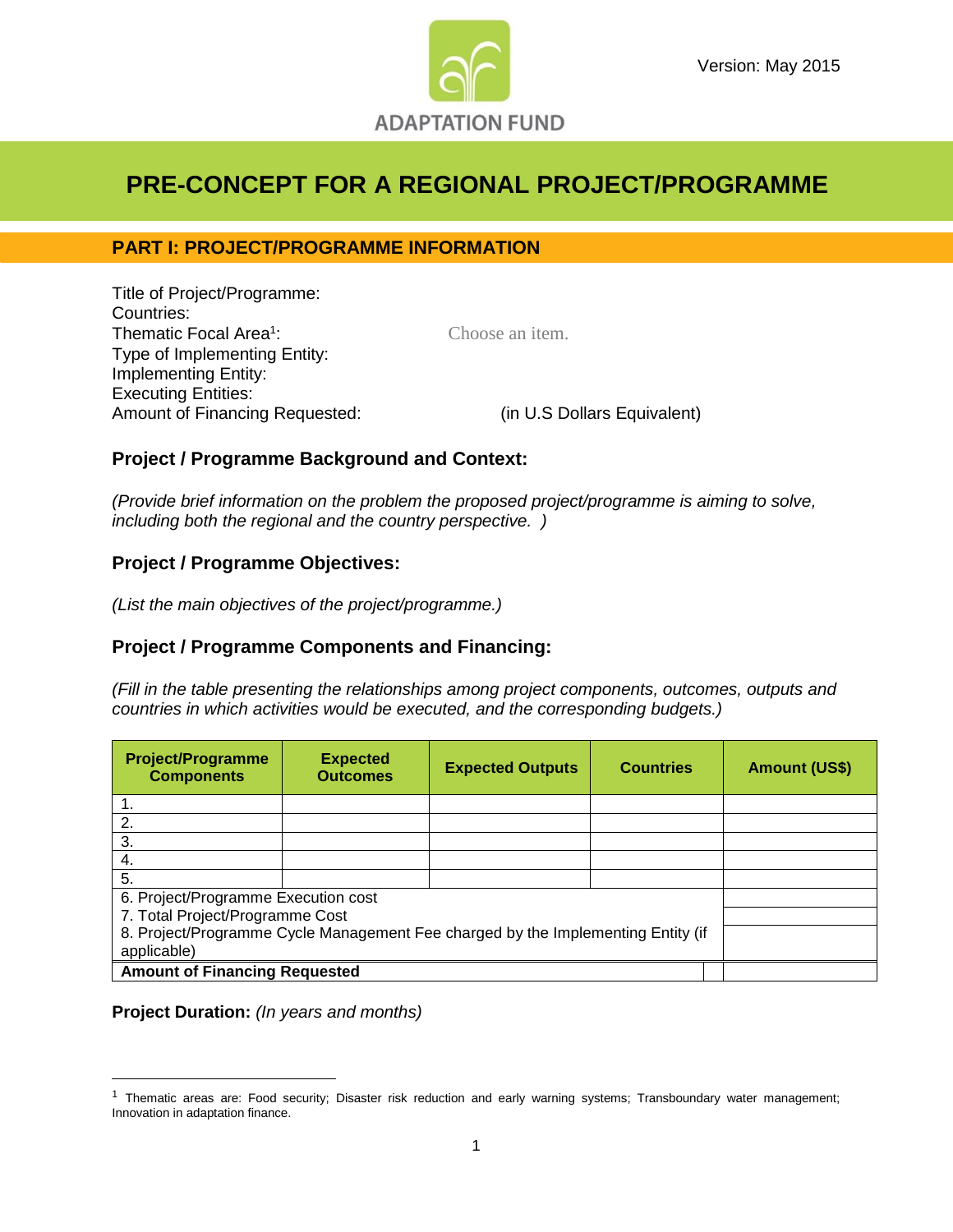## **PART II: PROJECT / PROGRAMME JUSTIFICATION**

*(Provide a brief description of the proposed regional project/programme including, as a minimum<sup>2</sup> , the following aspects:*

- *The project / programme components, particularly focusing on the concrete adaptation activities, how these activities would contribute to climate resilience, and how they would build added value through the regional approach, compared to implementing similar activities in each country individually.*
- *How the project would promote new and innovative solutions to climate change adaptation, such as new approaches, technologies and mechanisms.*
- *The cost-effectiveness of the proposed project / programme, explaining how the regional approach would support cost-effectiveness.*
- *How the project / programme would be consistent with national or sub-national sustainable development strategies, including, where appropriate, national or subnational development plans, poverty reduction strategies, national communications, or national adaptation programs of action, or other relevant instruments, where they exist. If you wish and if applicable, you can also refer to regional plans and strategies where they exist.*
- *The learning and knowledge management component to capture and disseminate lessons learned.*
- *The consultative process, planned to be undertaken during project preparation, with particular reference to vulnerable groups, including gender considerations, in compliance with the Environmental and Social Policy of the Adaptation Fund.*
- *How the sustainability of the project/programme outcomes would be taken into account when designing the project / programme.)*

*(You may also want to provide brief information on the following aspects:*

- *How the project / programme would provide economic, social and environmental benefits, with particular reference to the most vulnerable communities, and vulnerable groups within communities, including gender considerations, and how it would avoid or mitigate negative impacts, in compliance with the Environmental and Social Policy of the Adaptation Fund.*
- *How the project / programme would meet relevant national technical standards, where applicable, such as standards for environmental assessment, building codes, etc., and comply with the Environmental and Social Policy of the Adaptation Fund.*
- *Duplication of project / programme with other funding sources.*

- *Justification for funding requested, focusing on the full cost of adaptation reasoning.*
- *The environmental and social impacts and risks identified as being relevant to the project / programme.)*

<sup>&</sup>lt;sup>2</sup> Please note that subsequent proposal stages (concept and fully-developed proposal) would require further information on these criteria, as well as additional criteria.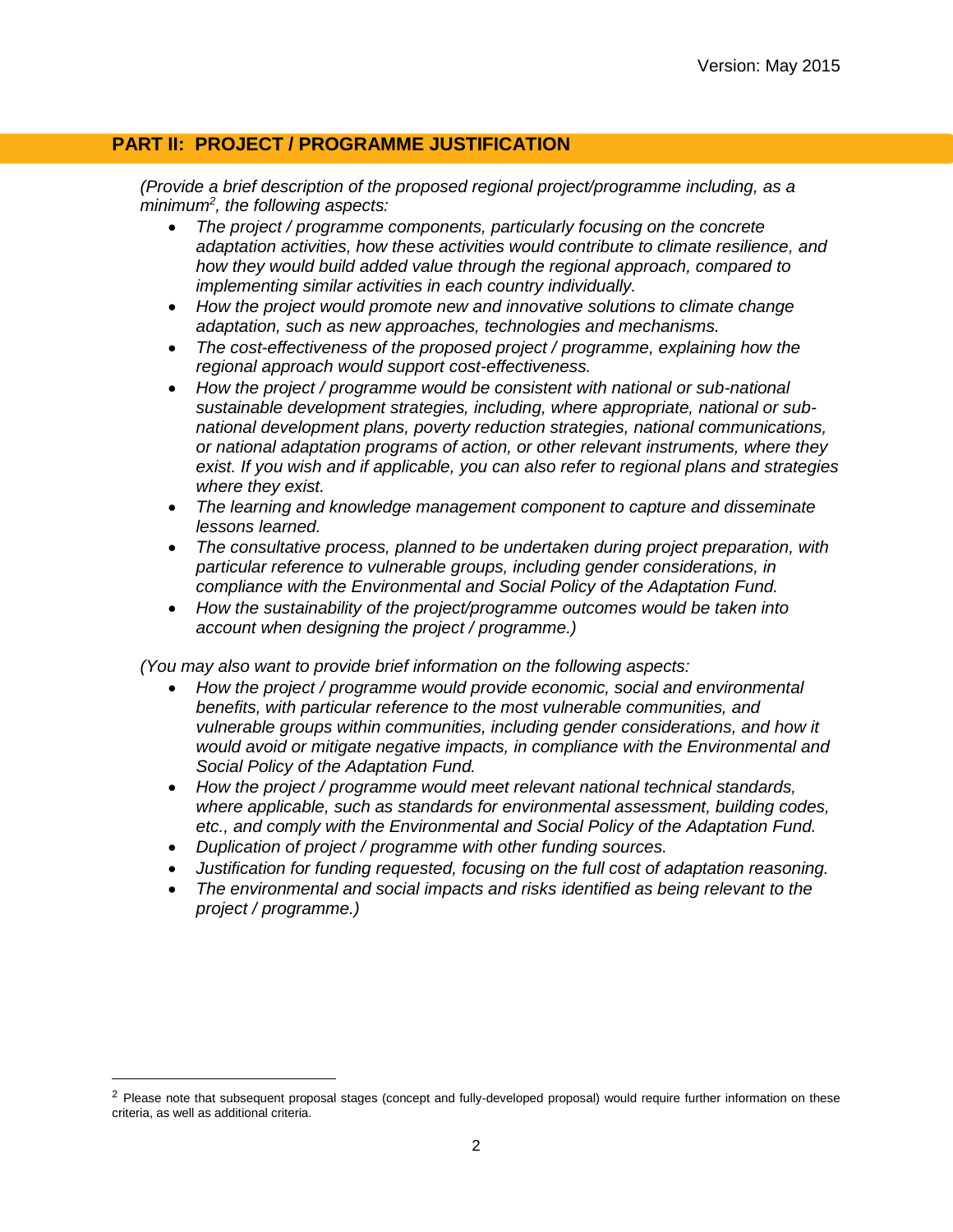## **PART III: IMPLEMENTATION ARRANGEMENTS**

*(At the pre-concept stage, this section should only briefly explain which organizations would be involved in the proposed regional project/programme at the regional and national/subnational level, and how coordination would be arranged. The involvement of national institutions, and when possible, national implementing entities (NIEs), partnering in the project should be explained.)*